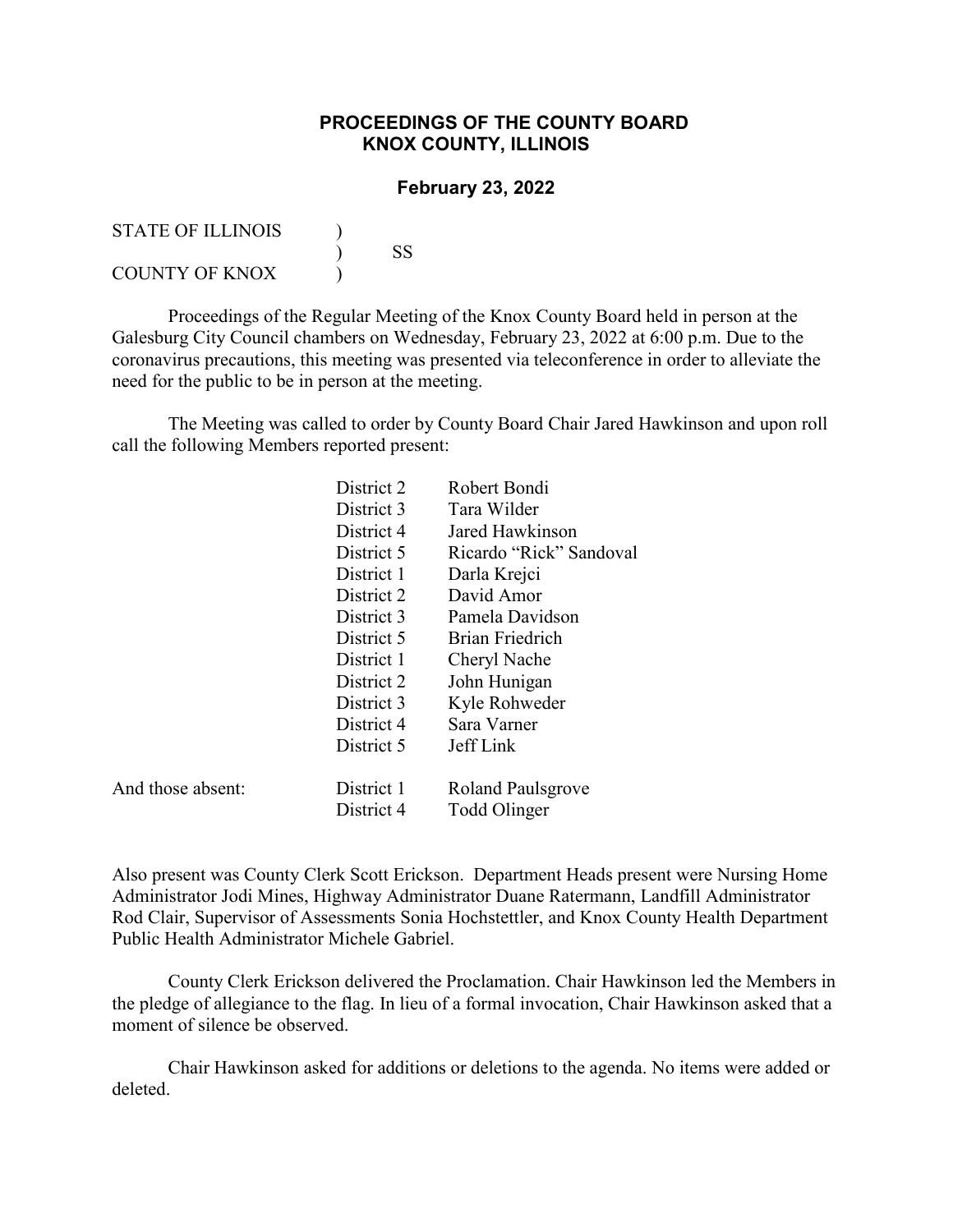Chair Hawkinson asked for public comments. Ken Springer spoke about Black Berry Solar Project off South Farnham Road. This is a 70 Million Dollar project. It would bring in five million in new property taxes. He said it would be a good neighbor, be set back 500 feet from the road and have a 3-layer buffer zone. Chair Hawkinson thanked Springer for speaking.

Andrew Bowman a 5th generation farmer from Orion spoke in favor of the project. Orion has a \$150 million mega wind farm. This project is a 70 million dollar project. It has a better payoff for the farmland with no ups and downs. He said they are also Bonded for deconstruction if needed to return the farmland back to what it was. Citizens and landowners should have no reason to oppose it. It will help with tax revenue. The Zoning Board has granted the land variances and up for approval by the Board to change the land from residential to agricultural. Solar panels make no noise. He said this is a no brainer and he strongly supports. Chair Hawkinson thanked Mr. Bowman for speaking.

Linda Miller spoke on behalf of Save Hawthorne Pool. She said they have contacted a man at the Landmarks Department of Illinois. He said he might be able to assist. She said they have had two inspections done on the Hawthorne Pool. They have asked the Mayor for assistance and is asking for the County Council members to help. She is hoping Galesburg and Knox County can work together to help save the pool so it can stay open for the citizens.

Motion was made by Member Amor and seconded by Member Nache to approve the following items of the consent agenda: 1) minutes of the Regular and Closed Board Meetings for January 26, 2022, 2) claims for Members for per diem and mileage for the meetings of February 2022 and other claims for per diem from meetings, and 3) sales tax and various taxes for the month of November 2021 in the amount of \$137,336.76 and \$34,400.41 and public safety tax in the amount of \$235,807.75. Roll call vote is recorded as follows: Ayes—Bondi, Hawkinson, Sandoval, Krejci, Amor, Davidson, Friedrich, Nache, Hunigan, Rohweder, Varner and Link— (12). Noes—(0). Motion carried.

Chair Hawkinson stated he asked Don Tomlin to speak on behalf of the Veteran's Assistance Commission. He said they are up and going, have good activities, new leadership and the Board to assist. Don Tomlin said he is the Superintendent at the Veteran's Assistance Commission. He wanted to clear up any confusion between them, the VFW, Department of Veteran Affairs, and the VNA. Department of Veteran's Affairs help with grave markers and benefits for disabled Vets. The VNA deals with aging and nothing to do with Veterans. Veteran's Assistance Commission helps with food, housing, and has activities for the Veterans. Chair Hawkinson appreciates all the help they give to the Veterans of the area. Member Davidson said thank-you for taking the lead, doing a fabulous job, and we need more people like you to spread the word that you are back in business. Member Nache said thank-you for being open and it is great having a place to send men and women to when they need help. She also wanted to thank Veterans as a whole.

Member Friedrich presented the monthly report for the Finance, Insurance, Treasurer, Judicial, Veterans, and Clerk/Recorder Committee. The reports are included in the packet.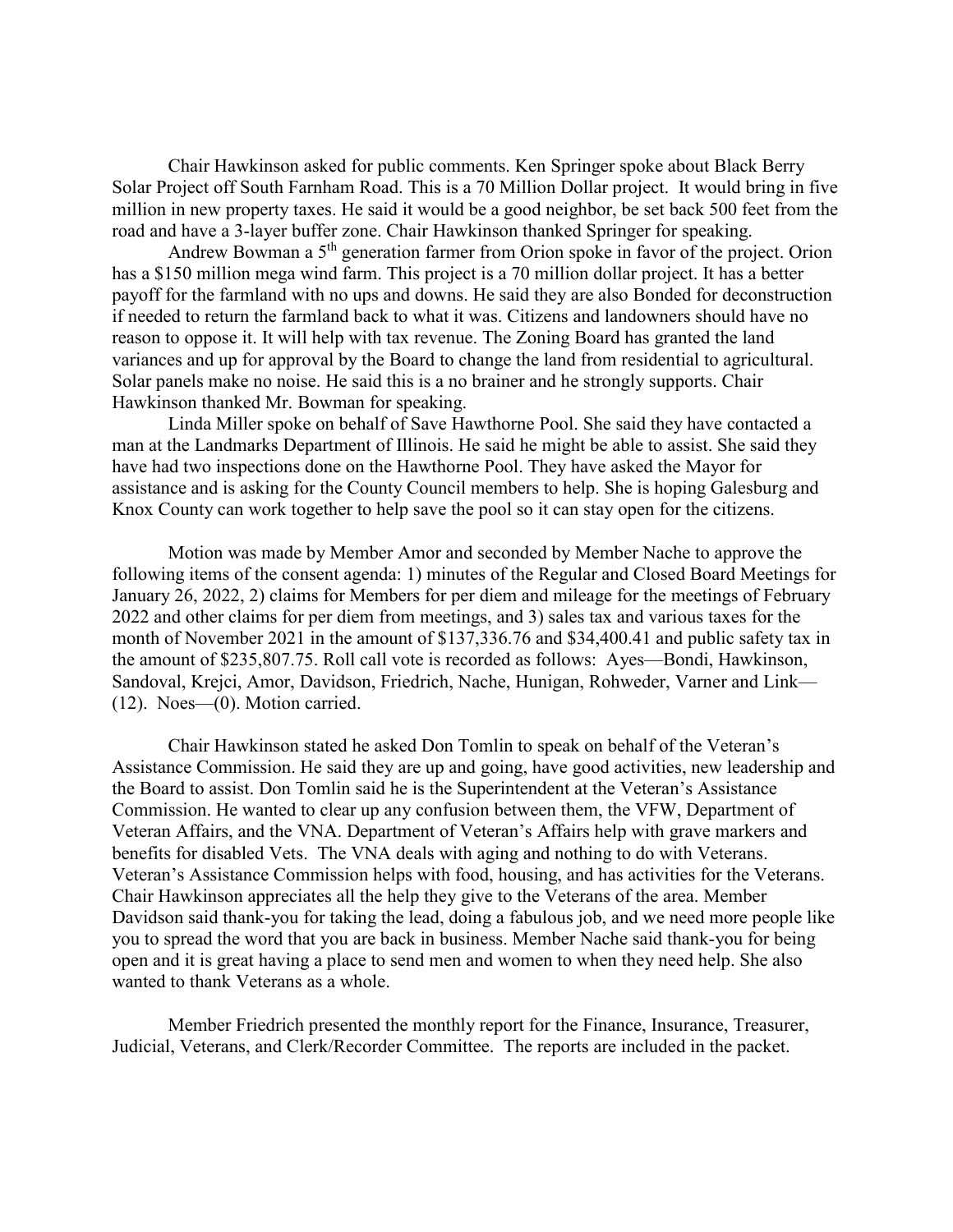Motion was made by Member Friedrich and seconded by Member Sandoval to approve the Health Department 2021 Annual Report. Knox County Public Health Administrator Michele Gabriel spoke about the 2021 Annual Report for the Health Department. In 2021, the amount of people that they tested for the Corona Virus went down due to vaccines being available. She said that in 2021 they did not collect the food license fee from businesses and those businesses appreciated that. They are collecting those fees again in 2022. They have seen a rise in sexually transmitted diseases in Knox County. There number of dentists are down and they are down four Behavioral Health people. They finished the year \$90,432 in the positive. Eighty percent of their funds come from State and Federal Grants. She said she spoke last month about test kits. They have made up baggies with two test kits and facemasks for the Board or anyone else here tonight that would like one. They will also be handing them out in the community. Member Nache thanked Gabriel and asked if she knew about a recall on home test kits. Gabriel stated that she was not aware of any recalls but she will look in to it. Member Amor asked Gabriel to thank her staff. Roll call vote is recorded as follows: Ayes—Bondi, Wilder, Hawkinson, Sandoval, Krejci, Amor, Davidson, Friedrich, Nache, Hunigan, Rohweder, Varner and Link—(13). Noes—(0). Motion carried.

Motion was made by Member Friedrich and seconded by Member Amor to approve Animal Kill Claims for 2021. There were no kill claims filed for the year. Roll call vote is recorded as follows: Ayes—Bondi, Wilder, Hawkinson, Sandoval, Krejci, Amor, Davidson, Friedrich, Nache, Hunigan, Rohweder, Varner and Link—(13). Noes—(0). Motion carried.

Chair Hawkinson presented that the monthly report from the Sheriff, Jail, Mary Davis Home, Animal Control, and Building Committee. He stated the reports are in the packet. Member Davidson asked about a bill that went through Finance and the Building Committee that did not have invoices to explain the bill. She does know that it was an emergency but how do they truly know the price if they do not have the bill information to list what they had done so she will be voting no.

Member Bondi presented the monthly report for the Assessor, Zoning, GIS, Highway, IT, and Landfill Committee. He stated that the reports are in the packet. He thanked the department heads there for giving background and describing the information to them.

Motion made by Member Bondi and seconded by Member Friedrich to approve ZBA Case CU-06-22, a Request for Conditional Use, under Section 5.3-02, (11) of the Knox County Zoning Resolution, Storage and Sale of Fertilizer, L.P. (Liquid Petroleum) gas, Petroleum in Bulk, Seed, and Feed. Filed by West Central FS INC, 1455 Monmouth Blvd. Galesburg. Roll call vote is recorded as follows: Ayes—Bondi, Wilder, Hawkinson, Sandoval, Krejci, Amor, Davidson, Friedrich, Nache, Hunigan, Rohweder, Varner and Link—(13). Noes—(0). Motion carried.

Motion by Member Bondi and seconded by Member Friedrich to approve ZBA Case ZA-01-22, a Request for a Zoning District Change from "R" Residential Zoning District to "A" Agricultural Zoning District, Under Section 5.3 of the Knox County Zoning Resolution. Filed by Applicant Blackberry Solar LLC, Highland Park, IL, along with Owner Listed as Mary Panther, Bushnell, IL. Roll call vote is recorded as follows: Ayes—Bondi, Wilder, Hawkinson, Sandoval,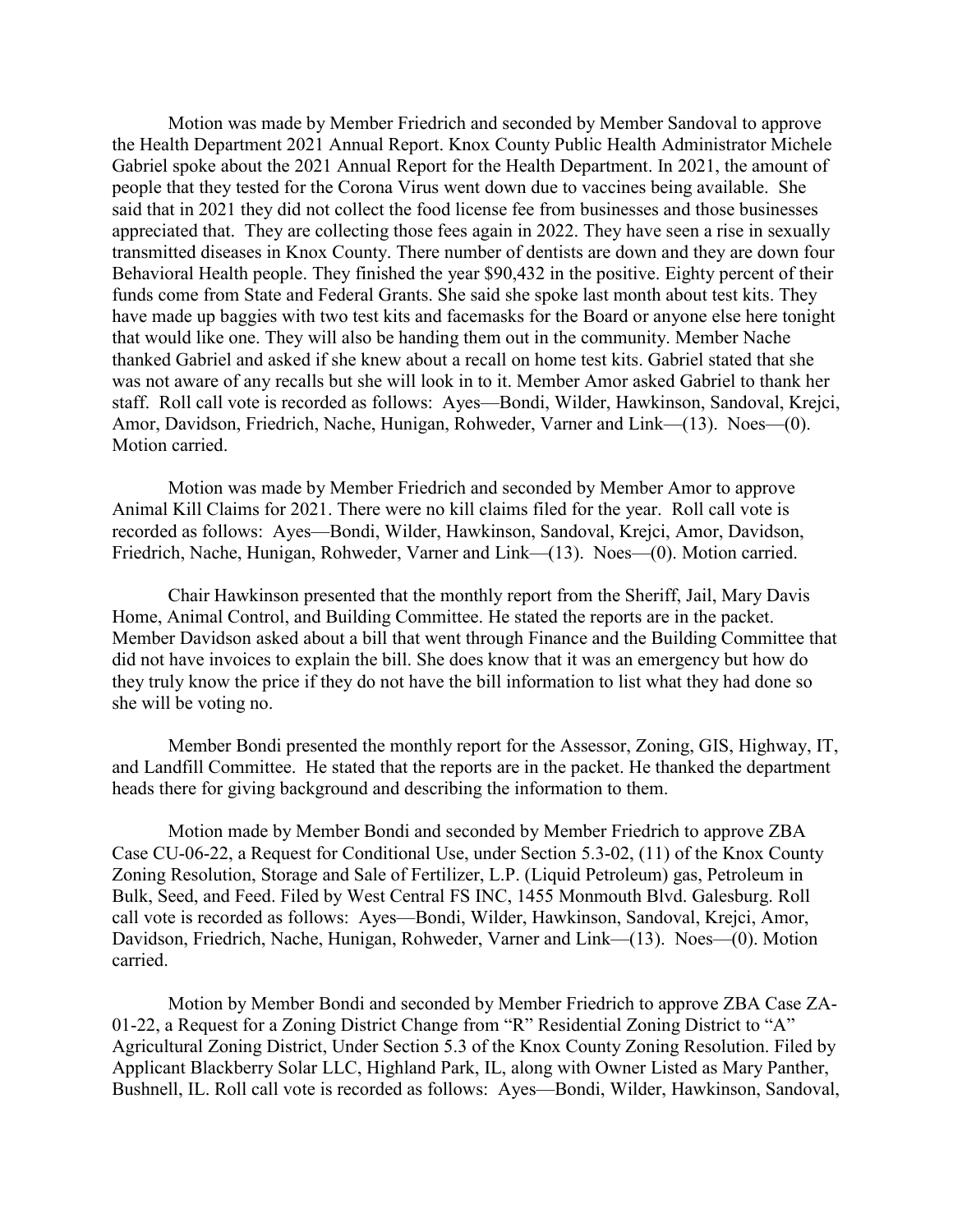Krejci, Amor, Davidson, Friedrich, Nache, Hunigan, Rohweder, Varner and Link—(13). Noes—(0). Motion carried.

Motion by Member Bondi and seconded by Member Rohweder to approve ZBA Case CU-01-22, a Request for a Solar Energy Farm in the "A" Agricultural Zoning District, under Appendix C, Knox County Solar Energy System Ordinance. Filed by the Applicant Blackberry Solar LLC, Highland Park, IL along with Owner Listed as Mary Panther, Bushnell, IL. Roll call vote is recorded as follows: Ayes—Bondi, Wilder, Hawkinson, Sandoval, Krejci, Amor, Davidson, Friedrich, Nache, Hunigan, Rohweder, Varner and Link—(13). Noes—(0). Motion carried.

Motion by Member Bondi and seconded by Member Nache to approve ZBA Case CU-02-22, a Request for a Solar Energy Farm in the "M" Restricted Industrial Zoning District, under Appendix C, Knox County Solar Energy Systems Ordinance. Filed by Applicant Blackberry Solar LLC, Highland Park, IL along with Owner Listed as Richard Inness, Galesburg, IL. Roll call vote is recorded as follows: Ayes—Bondi, Wilder, Hawkinson, Sandoval, Krejci, Amor, Davidson, Friedrich, Nache, Hunigan, Rohweder, Varner and Link—(13). Noes—(0). Motion carried.

Motion by Member Bondi and seconded by Member Friedrich to approve Zoning District Changes as Follows: Case ZA-02-22 thru Case ZA-04-22, a Request for a Zoning District Change from "R" Residential Zoning District to "A" Agricultural Zoning District, Under Section 5.3 of the Knox County Zoning Resolution. Filed by applicant Blackberry Solar LLC (lessee) along with Owner Listed as Steven Swanson trustee, Hinsdale, IL. Roll call vote is recorded as follows: Ayes—Bondi, Wilder, Hawkinson, Sandoval, Krejci, Amor, Davidson, Friedrich, Nache, Hunigan, Rohweder, Varner and Link—(13). Noes—(0). Motion carried.

Motion by Member Bondi and seconded by Member Friedrich to approve ZBA Case CU-05-22, a Request for a Solar Energy Farm in the "A" Agricultural Zoning District, under Appendix C, Knox County Solar energy System Ordinance. Filed by Applicant Blackberry Solar LLC (Lessee) along with Owner Listed as Steven Swanson Trustee, Hinsdale, IL. Member Bondi said great job to the Assessors and Zoning office, Blackberry and Property owners. Roll call vote is recorded as follows: Ayes—Bondi, Wilder, Hawkinson, Sandoval, Krejci, Amor, Davidson, Friedrich, Nache, Hunigan, Rohweder, Varner and Link—(13). Noes—(0). Motion carried.

Motion by Member Bondi and seconded by Member Davidson to approve Foth Infrastructure & Environment Proposal for Design, Permitting, and Bid Assistance for Landfill #3 Final Cover and Gas System Design for \$215,350. Roll call vote is recorded as follows: Ayes—Bondi, Wilder, Hawkinson, Sandoval, Krejci, Amor, Davidson, Friedrich, Nache, Hunigan, Rohweder, Varner and Link—(13). Noes—(0). Motion carried.

Motion by Member Bondi and seconded by Member Friedrich to approve Foth Infrastructure & Environment Proposal for Evaluation, Design, Permitting, and Bid Assistance for Landfill #3 Leachate Management Modifications for \$170,325. Roll call vote is recorded as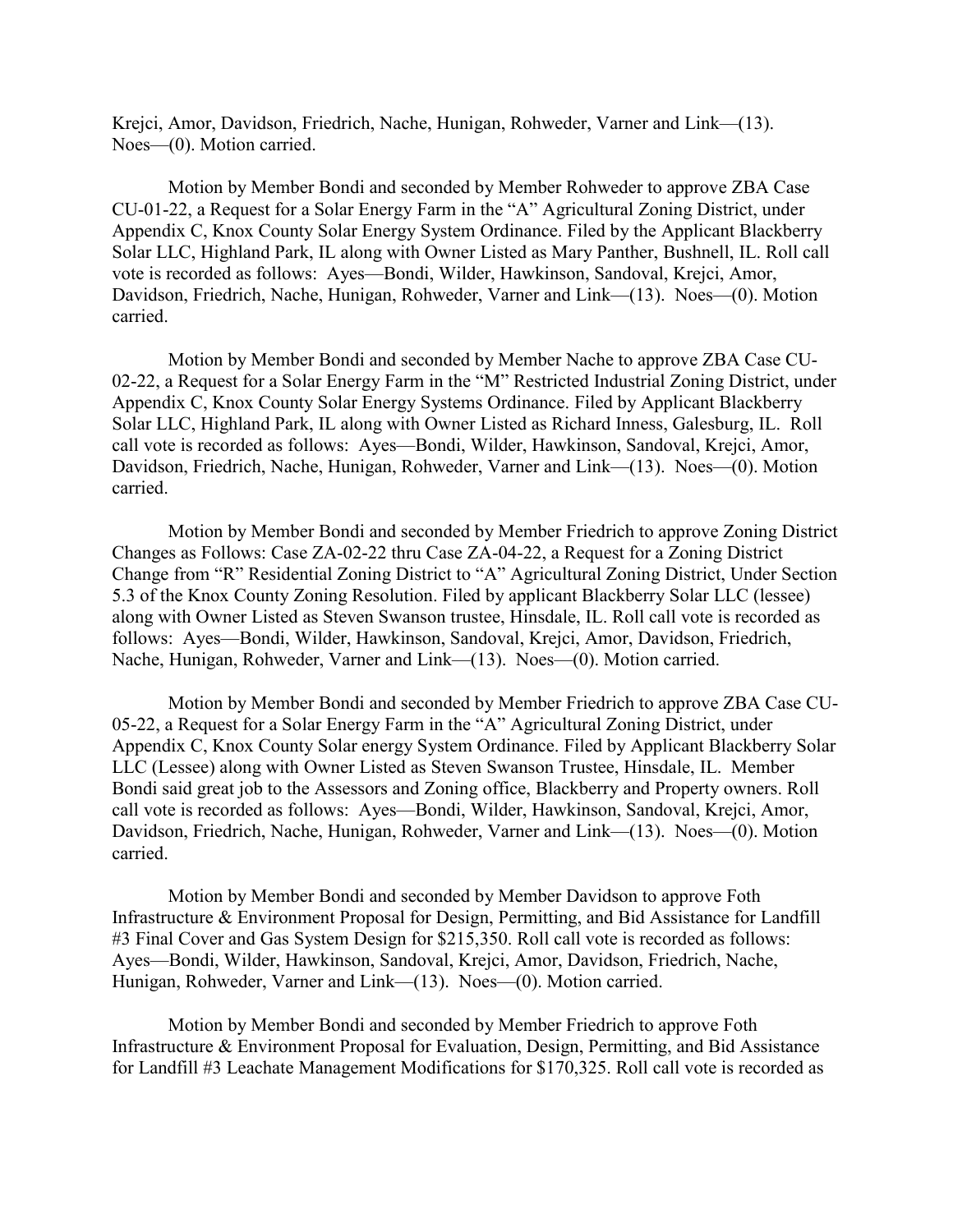follows: Ayes—Bondi, Wilder, Hawkinson, Sandoval, Krejci, Amor, Davidson, Friedrich, Nache, Hunigan, Rohweder, Varner and Link—(13). Noes—(0). Motion carried.

Motion by Member Bondi and seconded by Member Nache to approve Local Public Agency Agreement for Federal Participation, County Highway 10 Bridge Rehabilitation, Section 18-00043-01-BR. Member Bondi stated that the bridge was built in 1985 and is 200,000 ft. in length. Three Thousand Seven Hundred cars use it a day. The inspection revealed that the joints, concrete and structure needed repair. IDOT will cover 20% of repair funds. Roll call vote is recorded as follows: Ayes—Bondi, Wilder, Hawkinson, Sandoval, Krejci, Amor, Davidson, Friedrich, Nache, Hunigan, Rohweder, Varner and Link—(13). Noes—(0). Motion carried.

Motion by Member Bondi and seconded by Member Amor to approve Resolution on Local Agency Appropriation, Section 18-00043-01-BR. Roll call vote is recorded as follows: Ayes—Bondi, Wilder, Hawkinson, Sandoval, Krejci, Amor, Davidson, Friedrich, Nache, Hunigan, Rohweder, Varner and Link—(13). Noes—(0). Motion carried.

Motion by Member Bondi and seconded by Member Nache to approve Amendment to the 1990 Knox County/Illinois Department of Transportation County 10 Highway Agreement. Roll call vote is recorded as follows: Ayes—Bondi, Wilder, Hawkinson, Sandoval, Krejci, Amor, Davidson, Friedrich, Nache, Hunigan, Rohweder, Varner and Link—(13). Noes—(0). Motion carried.

Motion by Member Bondi and seconded by Member Amor to approve Reimbursement Agreement with BNSF Railway Company, Section 18-00043-01-BR. Roll call vote is recorded as follows: Ayes—Bondi, Wilder, Sandoval, Krejci, Amor, Davidson, Friedrich, Nache, Hunigan, Rohweder, and Varner—(11). Noes—Link---(1). Abstain---Hawkinson—(1). Motion carried.

Motion by Member Bondi and seconded by Member Davidson to approve Resolution on County Motor Fuel Tax Supplemental Maintenance, Section 22-00000-00-GM. Member Bondi stated that it is a 1.5-mile section North of Williamsfield just South of Wataga. He said thankyou to the Department Heads and sorry for taking so long. Roll call vote is recorded as follows: Ayes—Bondi, Wilder, Hawkinson, Sandoval, Krejci, Amor, Davidson, Friedrich, Nache, Hunigan, Rohweder, Varner and Link—(13). Noes—(0). Motion carried.

Member Hunigan presented the report from the Nursing Home committee. The report is in the packet. Hunigan stated that they have no action items. They completed the contract with the Union on February  $7<sup>th</sup>$  and on February 10<sup>th</sup> the Board approved. He wanted to thank Knox County Nursing Home Administrator Mines, Member Davidson, Labor Attorney Braskich, Chair Hawkinson, and the Union. That they all made it a good experience, willing to talk and kept going forward.

Chair Hawkinson reported that the reports from the outside committee assignments will be included in the packet if provided. If anyone has a question in regards to an outside committee or their report, they should contact the Board Member that is serving on that committee and ask them directly.